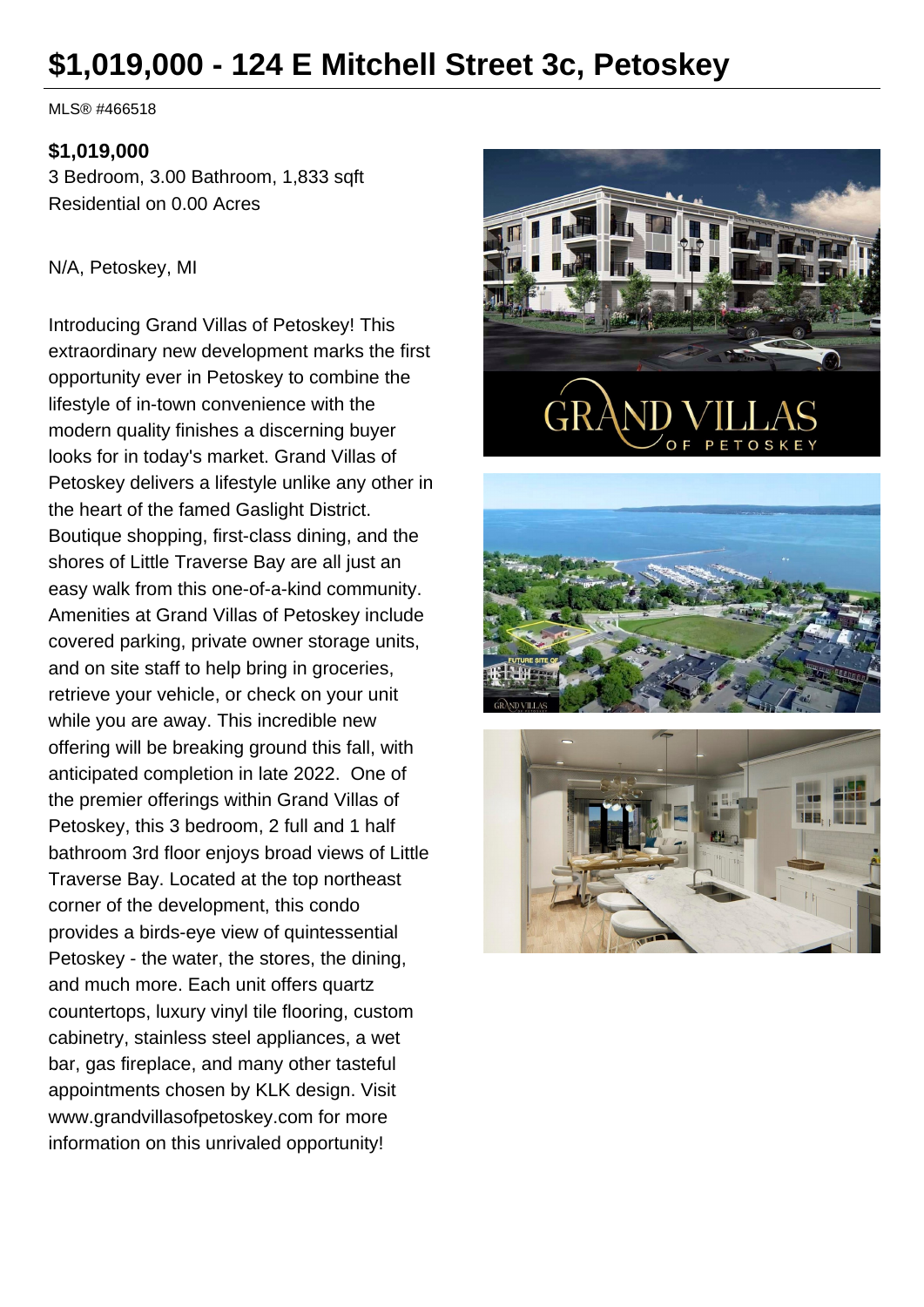## **Essential Information**

| MLS®#             | 466518      |
|-------------------|-------------|
| Price             | \$1,019,000 |
| <b>Bedrooms</b>   | 3           |
| <b>Bathrooms</b>  | 3.00        |
| <b>Full Baths</b> | 2           |
| <b>Half Baths</b> | 1           |
| Square Footage    | 1,833       |
| Acres             | 0.00        |
| <b>Type</b>       | Residential |
| Sub-Type          | Residential |

## **Community Information**

| Address      | 124 E Mitchell Street 3c |
|--------------|--------------------------|
| Subdivision  | N/A                      |
| City         | Petoskey                 |
| County       | Emmet                    |
| <b>State</b> | MI                       |
| Zip Code     | 49770                    |

### **Amenities**

| <b>Features</b> | Paved Drive, Range, Refrigerator, Washer, Elevator, Paved Road, Built<br>In Microwave, Cable, Central Air, Dishwasher, Dryer, Garbage Disposal,<br><b>Gas Fireplace</b> |
|-----------------|-------------------------------------------------------------------------------------------------------------------------------------------------------------------------|
| Parking         | One                                                                                                                                                                     |
| # of Garages    | 1.0                                                                                                                                                                     |
| Garages         | Garage-Attached                                                                                                                                                         |

#### **Interior**

| Heating   | <b>Natural Gas</b> |
|-----------|--------------------|
| Fireplace | Yes                |

#### **Exterior**

| <b>Windows</b> | Thermo, Insulated            |
|----------------|------------------------------|
| Roof           | <b>Asphalt Shingle</b>       |
| Construction   | <b>Wood Frame/Site Built</b> |

#### **School Information**

| <b>District</b> | Petoskey |
|-----------------|----------|
|-----------------|----------|